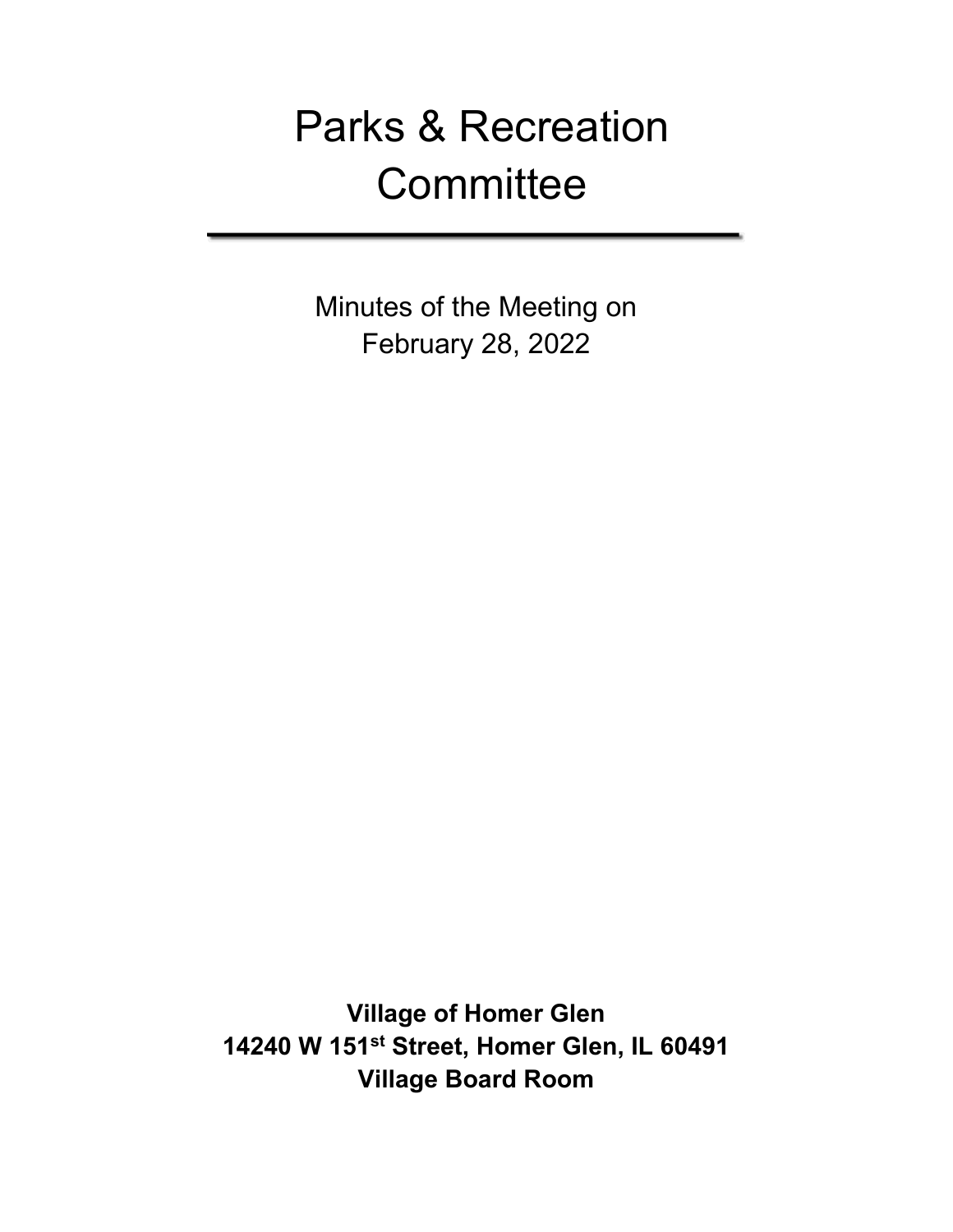## **1. Call to Order.**

The meeting was called to order at 6:00 p.m. by Co-Chair Nicole La Ha.

## **2. Pledge of Allegiance to the Flag.**

### **3. Roll Call.**

Present at 6:00 p.m. were Co-Chair Nicole La Ha, Co-Chair Reynders, Members Russ Knaack, Dale Janssen, Dan Kenney, Bob Kman.

Also Present: Communications and Recreation Services Coordinator Amy Blank, Superintendent of Parks and Facilities John Robinson, Director of Planning and Zoning Melissa King.

Members Absent: Marty Pavlik, Ed Cryer, Regina Robinson.

## **4. Approval of Minutes.**

## **a) January 24, 2022**

Member Kman made a motion to approve the minutes of the January 24, 2022 Committee meeting; seconded by Co-Chair Reynders. The motion passed unanimously.

# **5. Approval of Amendments to the Agenda.**

No amendments to the agenda.

#### **6. Public Comment.**

No public comment.

#### **7. Reports from Co-Chairs.**

No Report from Co-Chairs.

#### **8. Old Business**

#### **a) Update on Park Signage (Park Entrance Signs and Park Rules Signs)**

Coordinator Blank shared that she has received four estimates for entrance signs. The signs were priced individually and all companies were given the same specifications. An important change to note is that the specs are for HDU signs. After further research it was determined that HDU is the industry standard now for entrance signs and is a more longlasting, cost effective solution. Coordinator Blank also shared that the signs are going to be modeled after the illustration she supplied to the companies for the estimate.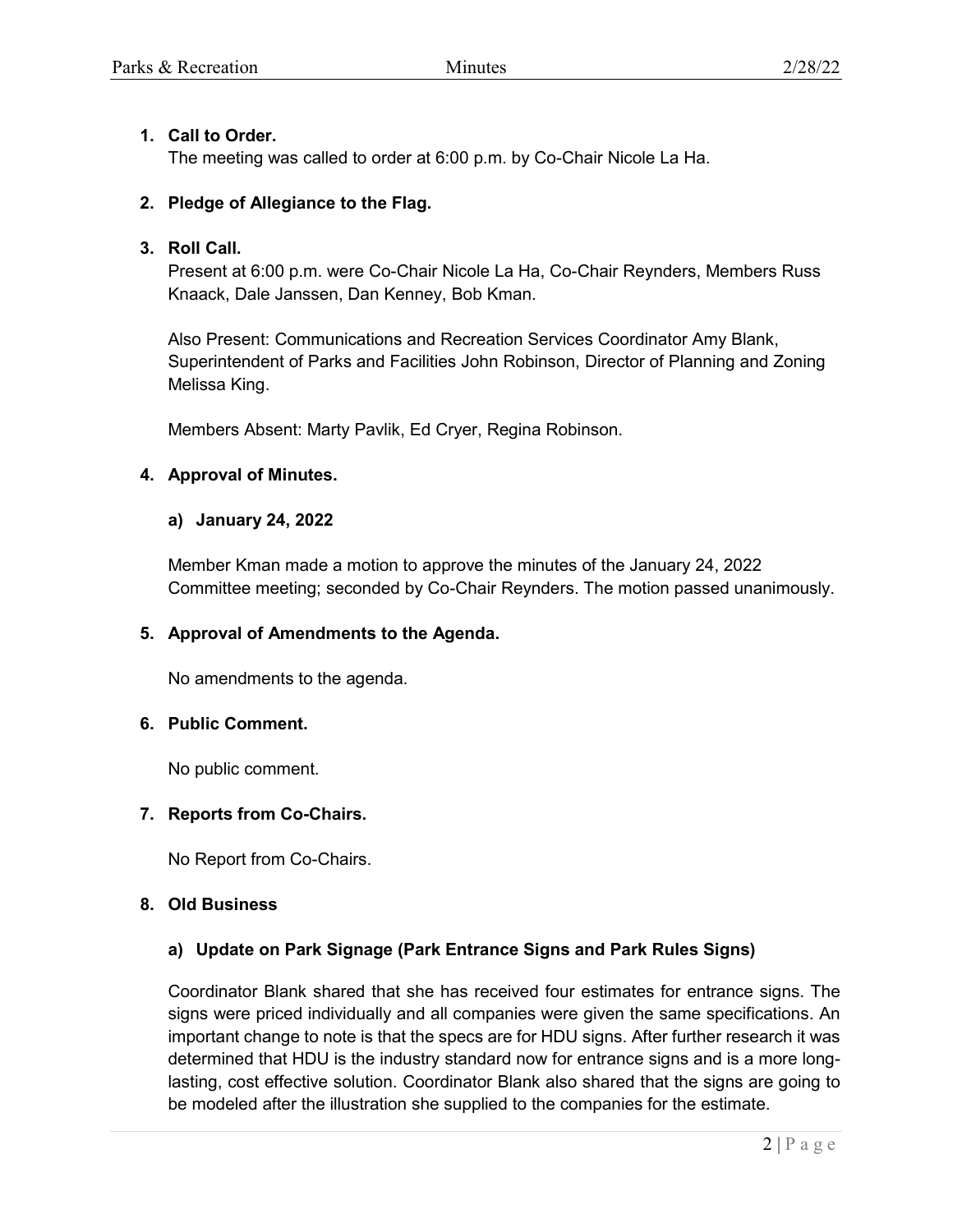There was some discussion as to whether or not the slogan "Community and Nature … In Harmony" can be kept on the signs. Coordinator Blank shared that through the branding project the Village approved a new tag line for the Village was created, "You Know You're Home." Superintendent Robinson pointed out that the "Community and Nature…" slogan is still used on the Village seal. The committee feels that the current "Home" tagline isn't appropriate for the parks and prefer to use the "Community" tagline on the park entrance signs.

Member Knaack asked if the first letter of each word can be larger. Coordinator Blank said yes, that is a stylistic choice and she see how it looks and check if it is in the guidelines to do so. Member Knaack also was curious to know what the HDU was going to look like. Coordinator Blank explained that it will mimic the look of wood. The illustration that was presented is just an illustration. The actual sign will have the texture of wood and the sign will be "carved" into the HDU.

Coordinator Blank said she is going to have Superintendent Robinson take a close look at the estimates and they will proceed with ordering as many as we can get within this budget cycle. Coordinator Blank will keep the committee updated along the process.

In addition, Superintendent Robinson is going to order Park Rules signs for each park – including the newly acquired parks from the Township. An illustration of the proposed sign was included. The signs will be 18x24 inches and are vinyl prints affixed to a metal board.

Member Kman asked if we were still going to put a QR code on the sign. There was some discussion in the past regarding adding a code that links to the new Village mobile app. Superintendent Robinson said he spoke with our IT Tech Sean McKee and that after some thought about it, they thought maybe it would be better not to include something like that on the sign – in case the link doesn't work in the future or we end up using another app. Coordinator Blank said we can consider linking a QR code to our website, if we wanted. Member Knaack thought that if a QR code is to be used, perhaps it can be a separate little sign, so it isn't included on a sign that we want to be permanent and long-lasting. Superintendent Robinson prefers we don't include a QR code at this time.

Coordinator Blank shared that the rules and times of each sign will be specific to each park (some parks have tennis courts/lighted courts, etc.)

While on the topic of courts, Co-Chair La Ha asked what is happening with the re-striping of the Stonebridge courts. Superintendent Robinson said that as soon as the weather turns warmer we will be re-striping/repairing the tennis courts and if we want to add pickleball lines too, we can do that.

# **9. New Business**

# **a) Library Connection**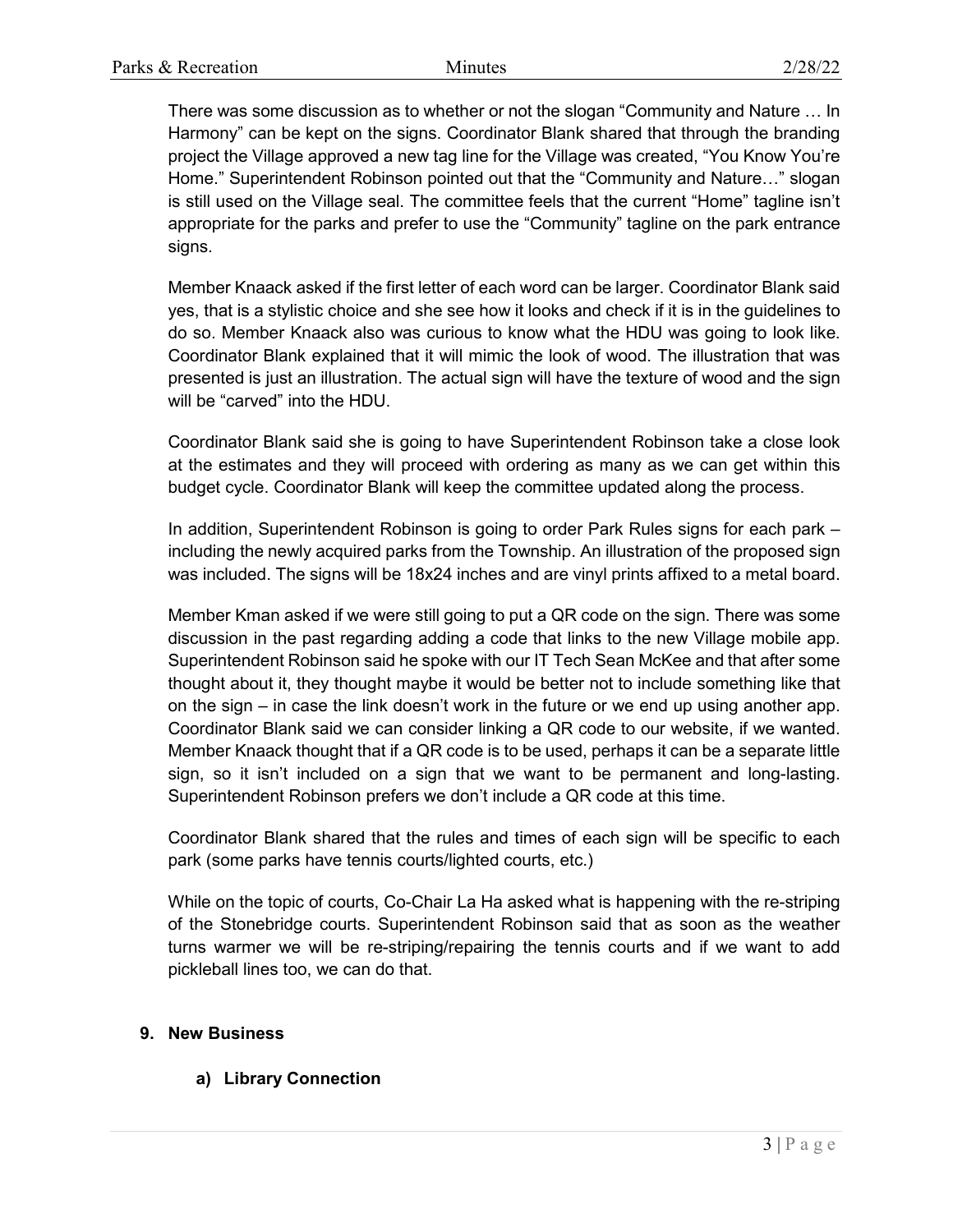Director King shared that the library is doing an expansion on their property and as part of this the Library would like to build a connection on the north side of their property. The Library has offered to pay for everything. There is a question of the crosswalk. Director King and staff agree that if this connection goes in the Village should have a crosswalk at that point (with crosswalk signs). Superintendent Robinson said the Village can easily do that ourselves, if we so choose.

Member Kman motioned to recommend approval of the Library connection. Co-Chair Reynders seconded. Roll call was taken:

La Ha – Yes Reynders – Yes Knaack – Yes Kenney – Yes Kman – Yes Janssen – Yes

The motion passed unanimously.

## **b) Heritage Park**

1. Veterans Memorial

Superintendent Robinson started the discussion by saying that he is not in favor of where the Veterans Memorial is currently proposed (directly behind the Village Hall) because in the event the Village Hall ever needed to be expanded, it would have to expand into the (expensive) Veterans Memorial.

He also shared that he has military connections and can possibly find something for the Village that would be a historical centerpiece of a memorial (like a gun).

Co-Chair La Ha and Reynders agreed with Superintendent Robinson about the location. Co-Chair Reynders suggested putting the memorial back in the north area of Heritage Park – somewhere easily accessible to the parking and walking trails.

Co-Chair La Ha gave some more background information to this discussion. She shared that it is her understanding that the Homer Glen Foundation is disbanding and they want to give away (now) all the money that they have collected for a veterans memorial (\$42,000).

Regarding location, Superintendent Robinson reminded the committee that where the memorial is located needs to have electricity for the American flag to have light.

Member Knaack thought it would be nice adjacent to the grant area, since that area is in a quiet, preserved area. He also would like a fountain - something serene. Superintendent Robinson said a fountain is not easy to do in that location.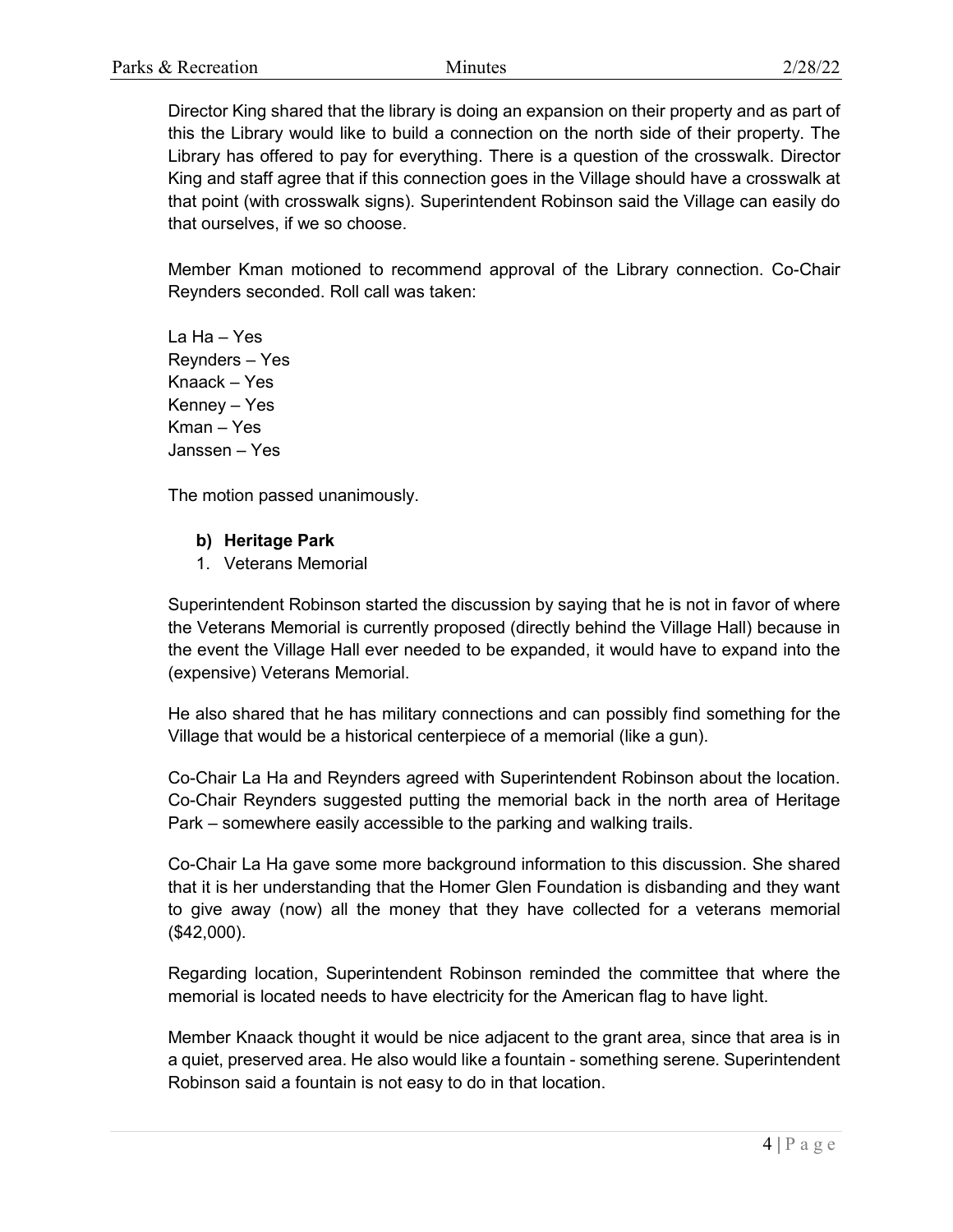Member Knaack shared that one of the best memorials he's ever seen is at the Lansing airport. (The committee was shown a photo of what is there.) He added that he believes the person that created that memorial is a Homer Glen resident.

The committee did not feel strongly about moving forward with the Veterans Memorial that was originally proposed.

Co-Chair La Ha said she believes that the Homer Glen Foundation would be satisfied with a letter of intent that included our idea, an estimated time frame and a location.

The committee asked Member Knaack to reach out to the Homer Glen resident that designed the Lansing Memorial to see if he has a suggestion or some advice for us to move forward with this project. Superintendent Robinson said he would be willing to meet with him to get some ideas. Superintendent Robinson said he is willing to spearhead this project.

2. Other

Co-Chair La Ha began this discussion by saying she would like to see more playground equipment in the Active Core area. The committee was aware of the history of why a playground was not placed there originally. The committee also understands that a playground was intended on the south side of Heritage Park near the Village Hall and proposed splash pad.

It was determined that there is space on the north side of the Active Core next to the swings to build and that location makes sense as the "nature play" area is there. Co-Chair La Ha reiterated that while she understands the original intent of the park and the Active Core, we have now lived with that area for almost 3 years and what the residents are asking for is play equipment for children. Co-Chair La Ha believes it is our responsibility to be flexible with the plan based on what the need is in the community.

Superintendent Robinson suggested a 1200 sq. area with a 2-5 and a 5-12 play area, both with all-inclusive equipment. The committee would like to see two more swings (bucket swing, mother and child swing) for smaller children/children with disabilities also included.

Member Knaack encouraged the committee to approach this idea and all ideas for Heritage Park with a long-term approach and believes we need someone (the committee?) to spearhead this project and create a vision for the development that considers 5, 10, 20 years in the future.

Co-Chair La Ha would like the next committee meeting to focus on the development of Heritage Park.

Superintendent Robinson reminded the committee that in addition to "development" the committee also needs to consider "maintenance" of parks. He would like the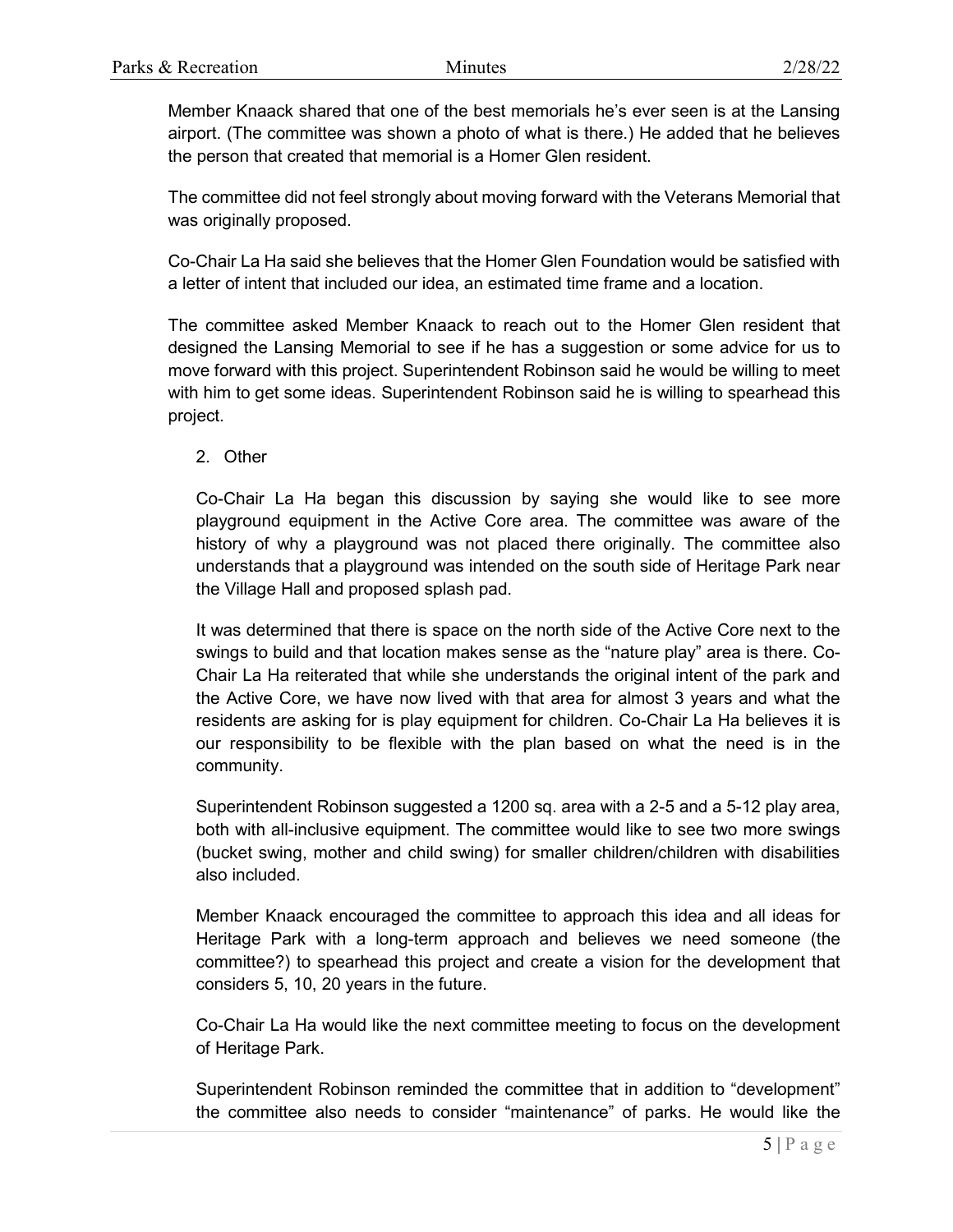committee to look at all of the current parks and plan for restoration, repair, maintenance of those parks.

Superintendent Robinson said the oldest three parks are Kingston Hills, Stonebridge, and Evlyn's Gate. Stonebridge is not weathering well. Kingston and Evlyn's is still in good shape. Goodings Grove park is also in bad shape – but that is due to vandalism, not age.

Member Kenney asked about how the parks budget is organized – in regards to maintenance and new development. Superintendent Robinson said we do have a line item for maintenance in parks – but that is really meant as annual maintenance, it isn't going to cover the cost of a complete renovation at the park. That kind of expense needs to be thought of as "new development" because it is a larger expense (capital improvement) and would come out of the Parks Development budget.

Member Kenney shared that he doesn't care what "phase" happens next at Heritage Park, he would just like to see something happen. He feels that the Village lost momentum in the development (and excitement) of Heritage Park and would like that to be reestablished. Heritage Park goes behind parks/play equipment, this is an identity for the Village – a place that could put us on the map – the crown jewel of Homer Glen.

The committee would like to start by looking at the plans that were already created and going from there.

Superintendent Robinson shared that the problem with the plans/schematic designs that were done for the Village are not the Village's property. We cannot use the plans with another architecture firm. We have to be very careful about what we use – if we aren't using the plans that were already done.

Co-Chair Reynders said she thinks our first order of business is to look at the plan and re-draw the plan.

Member Knaack said we need to first take ownership of the project. Then, look at the plans that were already done and discuss what we like and what we don't like.

Superintendent Robinson suggested the committee decide what they want to do with the park, then present their idea to the Board for approval, then hire the company/experts that will actually do the work.

Member Knaack and Co-Chair La Ha agreed that the project needs to be spearheaded by this committee.

In terms of adding play equipment in the Active Core, both Member Knaack and Member Kenney had some hesitation about making that decision right now. They both thought it would be wise to look at the plan overall before making any decisions – though they did agree that if nothing was planned for the proposed space (north of the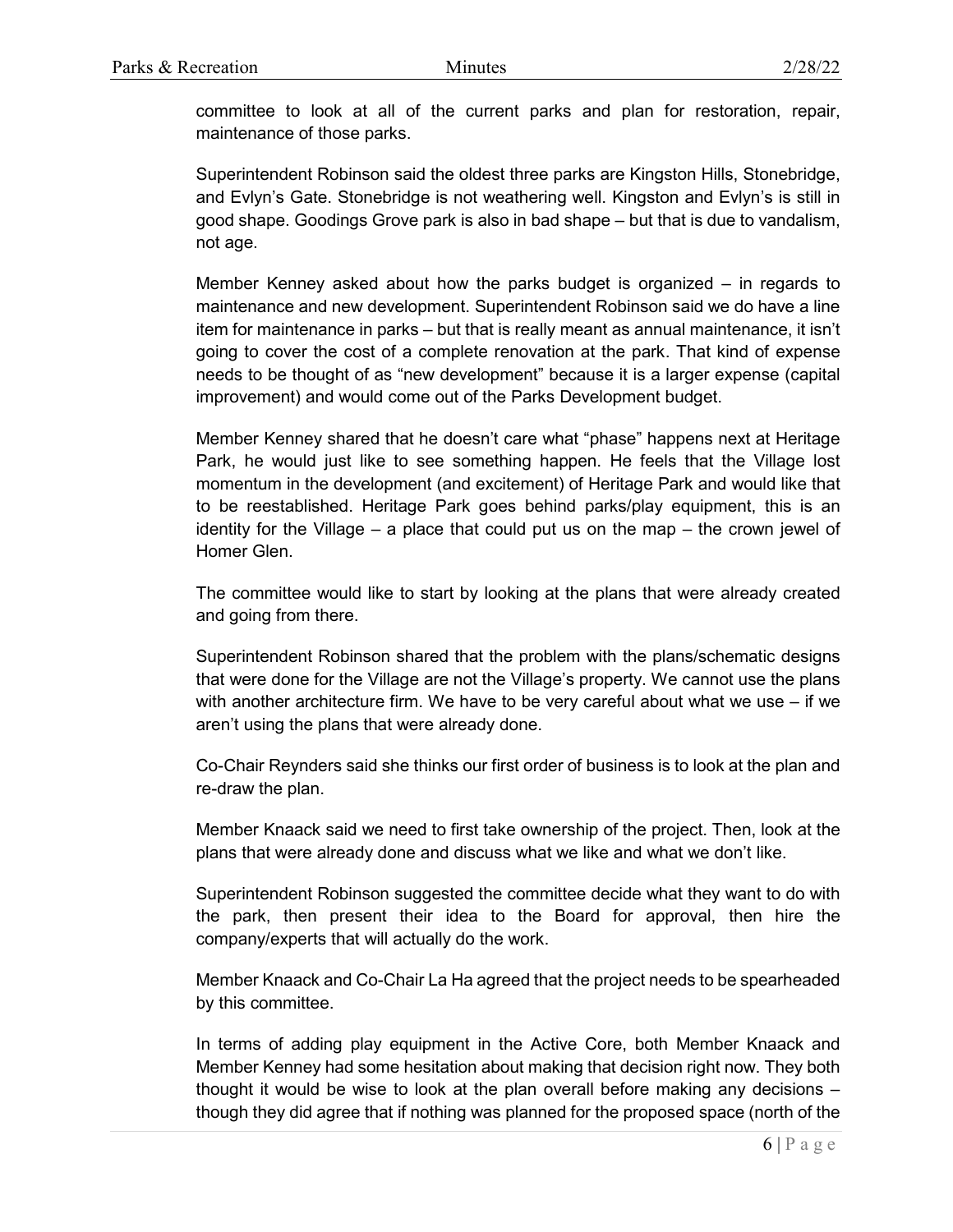swings) and it is a "blank space" then it likely would not be detrimental to the overall plan to put play equipment there.

Coordinator Blank retrieved the map of Heritage Park for all to see and Superintendent Robinson explained again the water/sewer situation – where a splash pad was planned for and why (the sewer does not reach the Active Core). He also explained the reasoning behind the parking plan – where additional parking lots were expected to go because of the widening of 151<sup>st</sup> street and the loss of the front lot.

Member Knaack agreed that the proposed location for the play equipment is quite far from where the play equipment on the south end was proposed – so it is justified.

Coordinator Blank suggested to the committee to direct Superintendent Robinson to put an RPF together, if they agree to adding play equipment to the Active Core.

There was discussion about how much the Village should say the budget is, in the RFP. Superintendent Robinson suggested \$200,000-\$250,000 because even though the play equipment will be smaller (less expensive) than Glenview Walk, for example, the pour-in-play ground cover adds considerable cost to the project over something like plastic chips.

Member Janssen asked if the Co-Chairs thought the Board would be receptive to the play equipment plan (and the further development of Heritage Park in general). Co-Chairs La Ha and Reynders agreed that the parks budget already has funds available for the play equipment idea, so they were confident the Board would be receptive. For a more detailed (expensive) development plan for Heritage Park Co-Chairs Reynders shared that raising money through donations could help the cause.

Co-Chair La Ha asked if there was a motion to direct Superintendent Robinson to put an RPF together for a 2-5/5-15 play equipment area (with an inclusive swing and as much inclusive equipment as possible within our budget; pour-in-play ground) not to exceed \$225,000. Member Kenny motioned and Member Kman seconded. Roll call was taken:

La Ha – Yes Reynders – Yes Knaack – Yes Kenney – Yes Kman – Yes Janssen – Yes

The motion passed unanimously.

Continuing with "Heritage Park – Other" Superintendent Robinson brought up the topic of the cul-de-sac road. 155 parking spaces are planned for that area. An additional plan for adding more parking along the ring road (to widen the road to accommodate double parking, where it currently is only one row of parking) has also been proposed.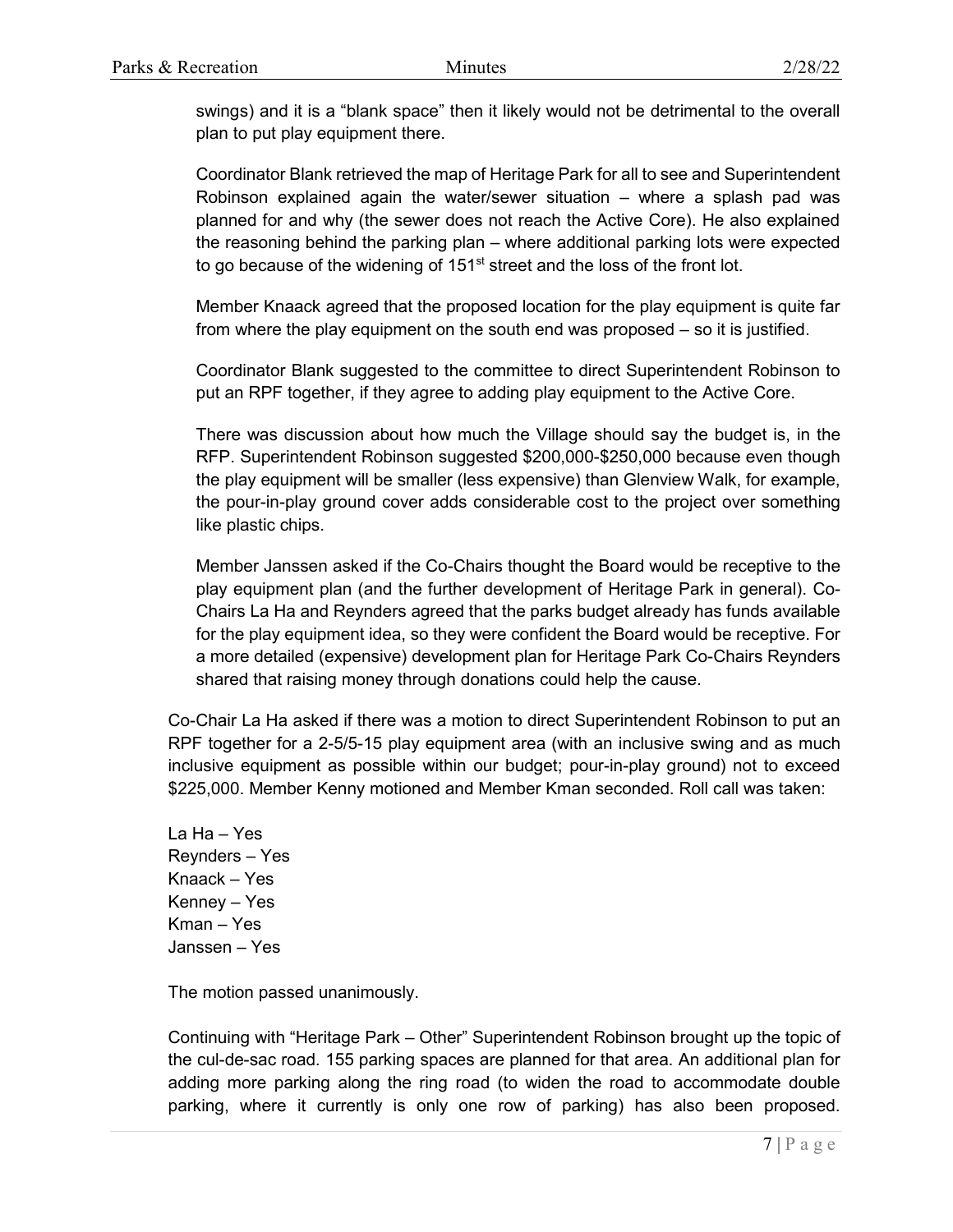Superintendent Robinson voiced his support for the cul-de-sac road. It not only adds needed additional parking spots to the park, but also is a needed turn-around space for traffic flow and safety within the park. The cul-de-sac road would be a great help and a necessary safety addition to our current and future events (like a future car show that has been proposed). Superintendent Robinson shared that his concerns were shared with Board members.

Superintendent Robinson explained that while the cul-de-sac road may not be popular we are already contractually obligated to it - of which we have already been invoiced for \$225,000 of it - and we have been awarded a grant to pay for a portion of the project (\$750,000). For concerns regarding drainage and the proximity to the 319-grant area, Superintendent Robinson explained that all of the roads already in Heritage Park drain into that "protected" area and that that is the purpose of that area – to accept drainage and clean the water before it flows into the water base. That is what it is designed to do.

Co-Chair Reynders explained that she is under the impression that with the grant award the Village can change the scope of work. Superintendent Robinson said he understands that no, that is not the case, the Village would need to reapply for the grant. Co-Chair Reynders wanted the committee to weigh in on this discussion so that if the scope of work is to be changed, the committee is aware of the decision and in support of it.

Superintendent Robinson is in support of adding more parking. But if the choice is between the cul-de-sac road vs. adding more parking to the ring road, he is in favor of the cul-desac road because it addresses more of the issues with our parking/safety/traffic flow than the ring road. Personally, he believes that parking is extremely important and while, not glamourous, parking is utilitarian and should be put in before other amenities are added. If we were to decide to build an amphitheater, for example, with the desire to book big name bands and have great music in the park events – it will be a problem because we could not accommodate the number of cars that would want to attend that event.

Member Kenney added that not "any parking" is "good parking". The cul-de-sac is more parking spots that is "good parking" because it solves a flow issue.

There was some confusion at the committee as to why we are talking about this issue. Coordinator Blank explained that the Co-Chairs were looking to the committee for their support of either the cul-de-sac road that was already approved and we have already invested money in or do they support losing the investment that was already made in order to go with a different parking plan – like the expansion of the ring road.

Member Knaack asked for further explanation and when heard that by not moving forward with the cul-de-sac road the Village was to lose \$1 million dollars (in grant money and money already contractually owed) he expressed that, in his opinion, that would be a poor political move for the Board. He also asked what the cost of the ring road expansion would be. Co-Chair Reynders shared that we do not know for sure, but that Commissioner Porfilio did a preliminary study and suggested it would be less expensive (\$750,000).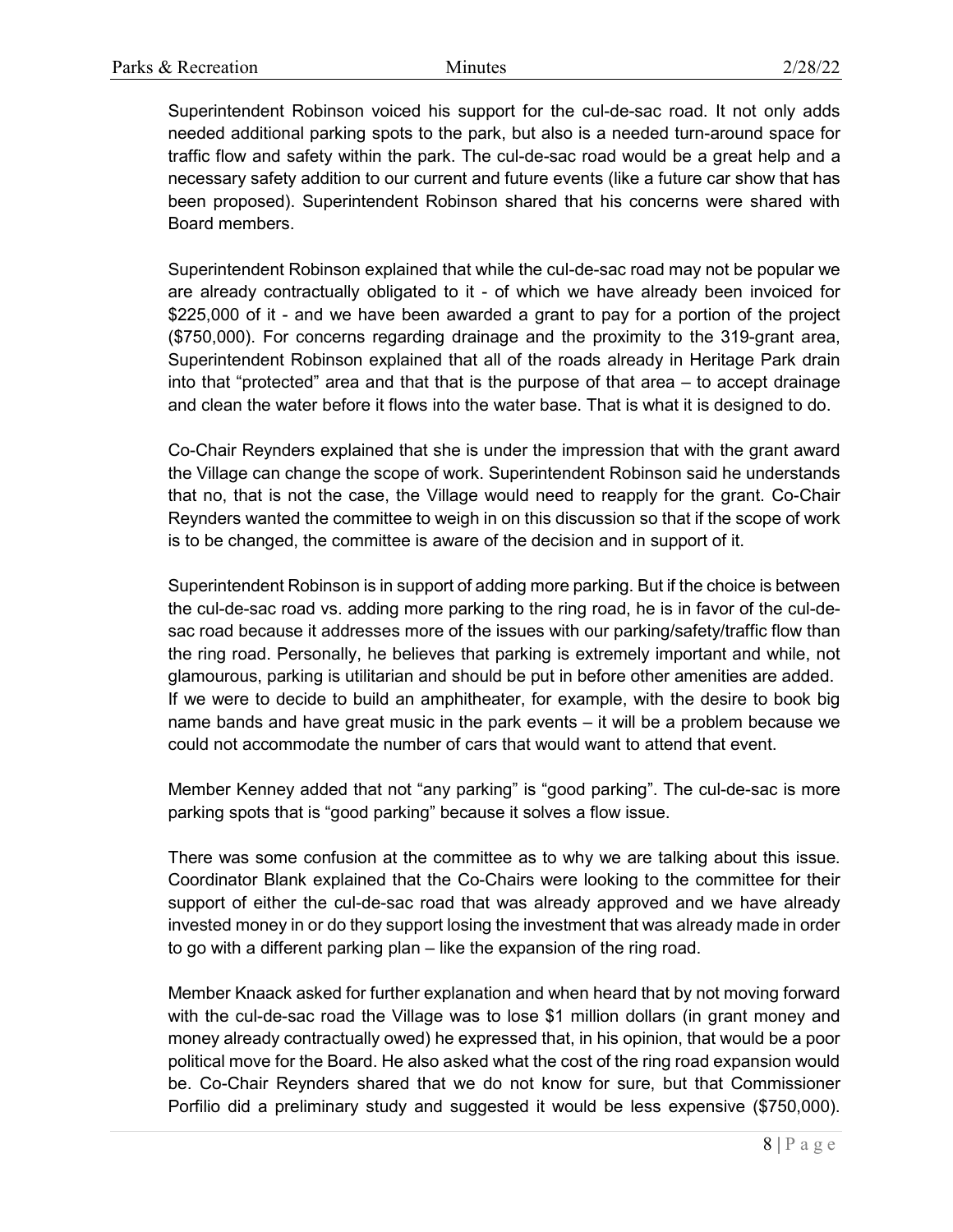Superintendent Robinson shared that the Village engineer also looked at this idea, and knowing what we know about the infrastructure of the park – where the electricity is, the fire hydrants, water mains, drainage, controls for street lighting, etc. – our engineer placed the project at an estimated cost of approximately \$1 million.

Member Kenney pointed out that the development that has already happened in the park was based on a plan. So, now, the committee is in the position that any changes we make to that original plan have consequences that affect the entire park – its infrastructure and design.

Co-Chair Reynders asked the committee if there is a motion to recommend approval of moving forward with the cul-de-sac road, as is?

Member Janssen made that motion. Member Kenney seconded. Roll call was taken:

La Ha – Yes Reynders – Yes Knaack – Yes Kenney – Yes Kman – Yes Janssen – Yes

The motion passed unanimously.

# **c) Park at 143rd & Golden Oak Drive – concept plan**

This agenda item was skipped in the interest of time. It will be discussed at a later time when more information is known about what is happening at the Villas of Old Oak. Member Kman made the motion to table this until the next meeting. Co-Chair Reynders seconded the motion. All were in favor. The motion passed unanimously.

# **d) Park Benches**

Coordinator Blank shared that Co-Chair Reynders asked to put "benches" on the agenda. At the same time, Coordinator Blank got word that a project had been approved by the Ability Awareness Committee and was supported by the Environment Committee and the Parks and Rec Committee to do a "Friendship/Buddy Bench" in Heritage Park. Coordinator Blank was a little confused about what was what. Co-Chair La Ha clarified that someone at the AAC meeting came up with the Friendship Bench project and some at the AAC meeting thought it was a good idea. It is a recycling project that gets the community involved. One of the AAC members took it upon herself to say that the project was happening. In addition, the Homer Glen Junior Woman's Club also agreed to work on this project and caps have already been deposited at Village Hall.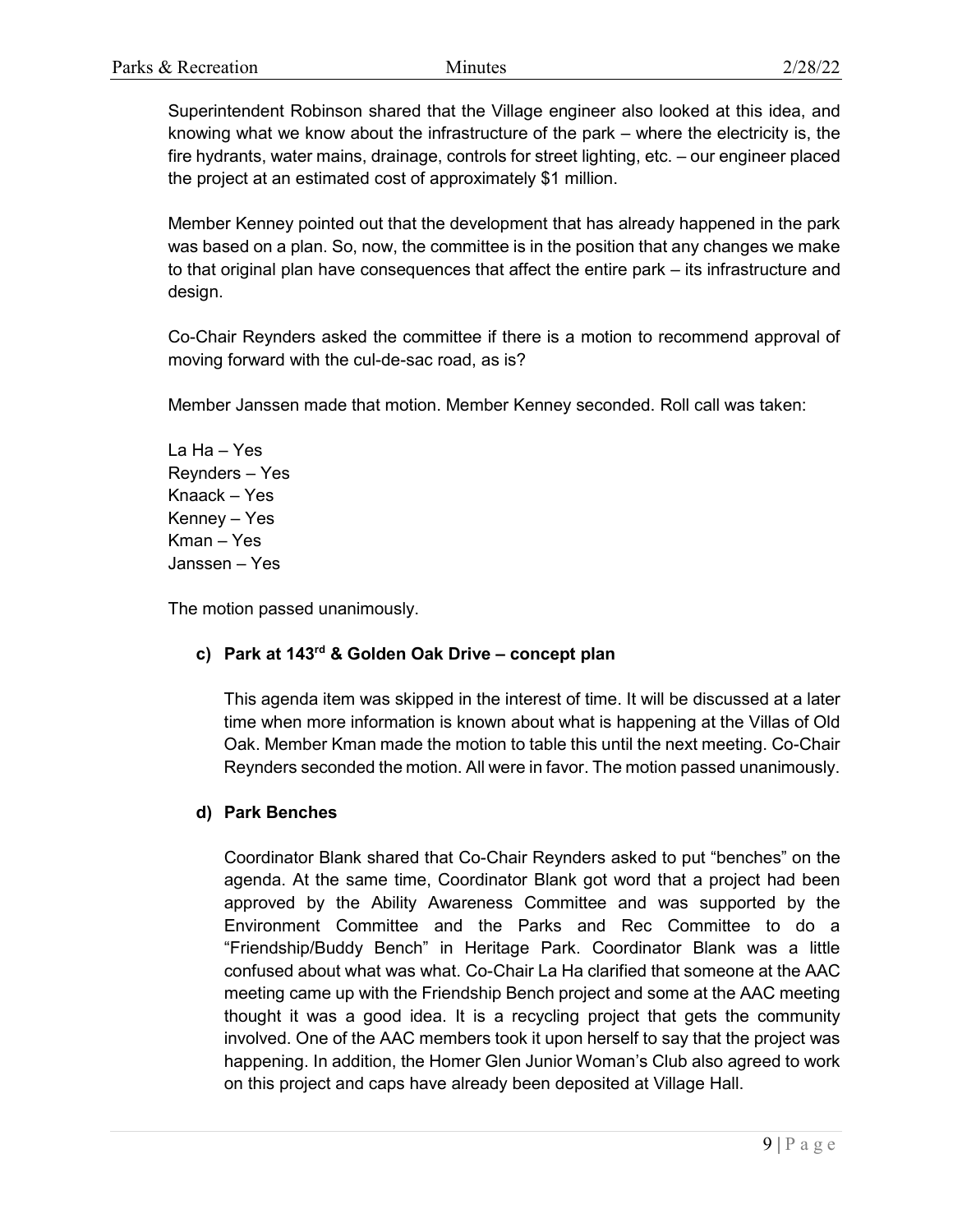Co-Chair La Ha also clarified that her and Co-Chair Reynders had privately spoken about a bench fundraising project to have people sponsor benches in Heritage Park.

Superintendent Robinson and Coordinator Blank shared that the Village already did a bench sponsorship project along the trails. The benches plus installation cost approximately \$4,000 and the Village sold them for \$2,000. He shared that if we were to put more benches in the parks, we likely wouldn't have to spend as much as we did on the installation for the trails – because that was on ComEd property and came with its own set of guidelines – so we could save some money. However, the cost of the bench likely wouldn't be much less, because as a public park we are required to use certified equipment that meets certain requirements.

Co-Chair Reynders asked if benches are needed in Heritage Park and Superintendent Robinson said at this time, in his opinion, no. At least in the Active Core and around the trail we have plenty of benches and places to sit. Superintendent Robinson was not in favor of using the benches as a fundraiser. He suggested that the committee may want to consider bricks as fundraisers if that makes sense for the Veterans Memorial.

Co-Chair La Ha said she would address the bench idea at the AAC meeting the following evening.

Coordinator Blank suggested that the committee consider placing benches in some of the other Village parks, if a location is needed for a bench.

For clarification Coordinator Blank wrapped up the conversation by saying that at this time the committee is not moving forward with any fundraising efforts including benches, and that if fundraising is desired in the future the committee may look into benches and other options, like bricks, as ways to fundraise. In addition, regarding the Friendship/Buddy Bench idea, at this time the committee is not committed to anything as we do not have enough information.

# **10. Reports and Communications from Staff**

None

#### **11. Committee Member Updates**

Member Kman requested that the committee meet in a park during a warm month (June or July) to have a park inspired meeting. The committee liked this idea.

Member Knaack would like to look at recommending to the Board updating the policy regarding park contributions from developers. Co-Chair La Ha shared that Director King